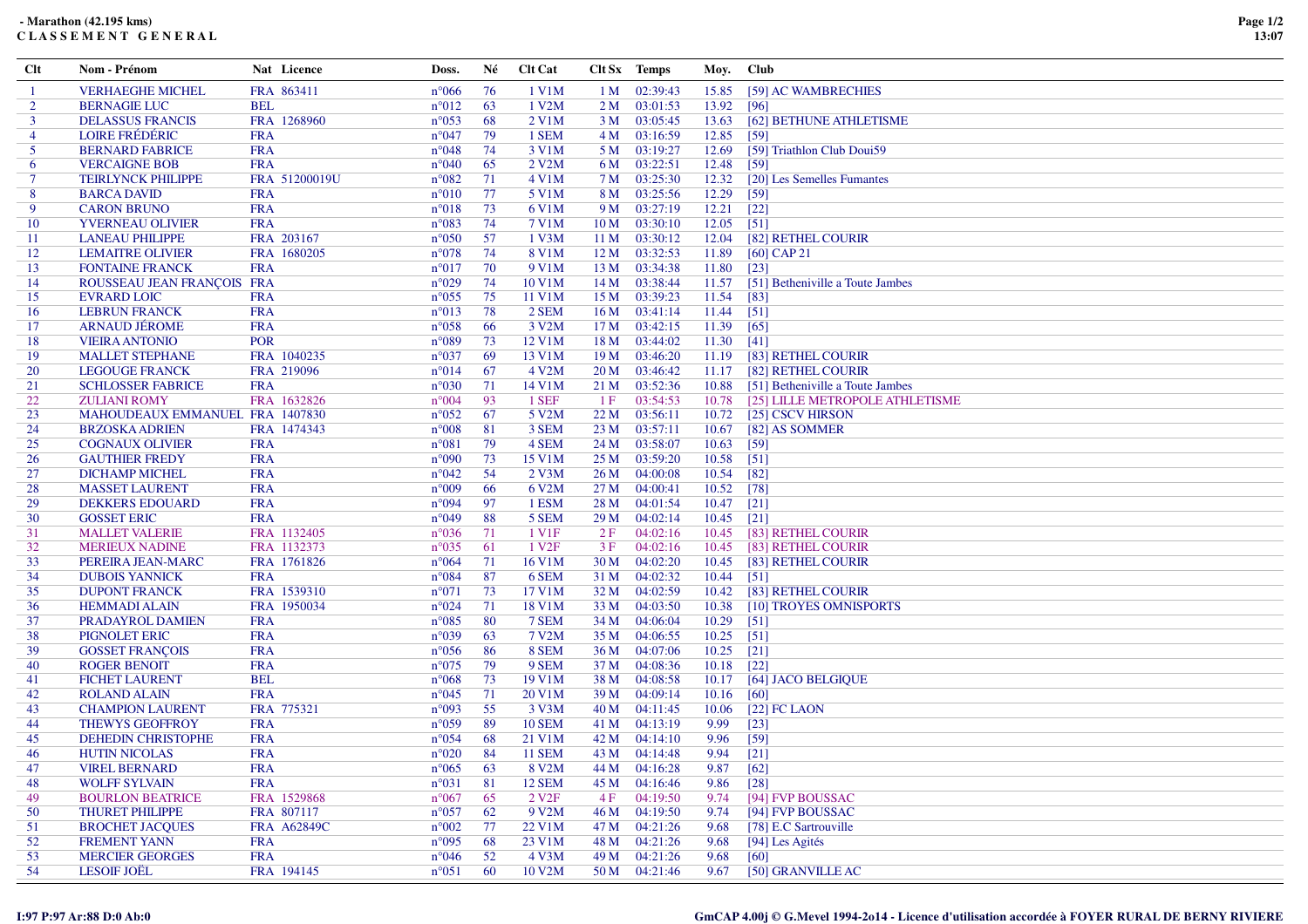## **- Marathon (42.195 kms)C L A S S E M E N T G E N E R A L**

| Clt | Nom - Prénom                | Nat Licence   | Doss.          | Né | <b>Clt Cat</b>     |      | Clt Sx Temps | Moy. | <b>Club</b>                |
|-----|-----------------------------|---------------|----------------|----|--------------------|------|--------------|------|----------------------------|
| 55  | <b>FREMONT DAVID</b>        | <b>FRA</b>    | $n^{\circ}077$ | 81 | 13 SEM             | 51 M | 04:22:30     | 9.64 | $[20]$                     |
| 56  | <b>DANTZER GILBERT</b>      | <b>FRA</b>    | $n^{\circ}072$ | 54 | 5 V3M              | 52 M | 04:25:24     | 9.54 | $[78]$ AJT                 |
| 57  | <b>ROCOURT JÉRÉMY</b>       | <b>FRA</b>    | $n^{\circ}091$ | 80 | <b>14 SEM</b>      | 53 M | 04:25:28     | 9.54 | $[23]$                     |
| 58  | PEYEN JEAN MICHEL           | <b>FRA</b>    | $n^{\circ}033$ | 67 | 11 V2M             | 54 M | 04:25:49     | 9.52 | $[23]$                     |
| 59  | <b>CHESNEAU FRÉDÉRIC</b>    | <b>FRA</b>    | $n^{\circ}034$ | 75 | 24 V1M             | 55 M | 04:25:59     | 9.52 | [51]                       |
| 60  | LEFEBVRE LAURENT            | <b>FRA</b>    | $n^{\circ}076$ | 75 | 25 V1M             | 56 M | 04:27:58     | 9.45 | $[22]$                     |
| 61  | <b>CHEMIN ERIC</b>          | <b>FRA</b>    | $n^{\circ}001$ | 64 | 12 V2M             | 57 M | 04:29:40     | 9.39 | [51]                       |
| 62  | <b>BRIZET OLIVIER</b>       | FRA 40152525U | $n^{\circ}060$ | 76 | 26 V1M             | 58 M | 04:30:02     | 9.38 | [22] Les Semelles Fumantes |
| 63  | <b>DESCAMPS GRÉGORY</b>     | <b>FRA</b>    | $n^{\circ}003$ | 75 | 27 V1M             | 59 M | 04:30:39     | 9.35 | [59]                       |
| 64  | DECOBECQ-DELANNOY BÉR FRA   |               | $n^{\circ}032$ | 79 | 2 SEF              | 5F   | 04:30:48     | 9.35 | $[24]$                     |
| 65  | <b>BAZEILLE DAVID</b>       | <b>FRA</b>    | $n^{\circ}062$ | 80 | 15 SEM             | 60 M | 04:35:27     | 9.19 | [21]                       |
| 66  | <b>LAURENT CORINNE</b>      | <b>FRA</b>    | $n^{\circ}063$ | 65 | 3 V <sub>2F</sub>  | 6 F  | 04:35:27     | 9.19 | $[21]$                     |
| 67  | <b>GUIDET PHILIPPE</b>      | <b>FRA</b>    | $n^{\circ}021$ | 75 | 28 V1M             | 61 M | 04:37:02     | 9.14 | [20]                       |
| 68  | <b>BERTRAND YANNICK</b>     | <b>FRA</b>    | $n^{\circ}097$ | 78 | <b>16 SEM</b>      | 62 M | 04:37:03     | 9.14 | $[28]$                     |
| 69  | DA COSTA ANNE SOPHIE        | <b>FRA</b>    | $n^{\circ}087$ | 82 | 3 SEF              | 7 F  | 04:40:56     | 9.01 | [51]                       |
| 70  | <b>COURTOIS VINCENT</b>     | FRA T199730   | $n^{\circ}079$ | 75 | 29 V1M             | 63 M | 04:46:32     | 8.84 | [80] PASS'RUNNING          |
| 71  | <b>PETIT THIERRY</b>        | FRA T300323   | $n^{\circ}080$ | 65 | 13 V2M             | 64 M | 04:46:32     | 8.84 | [80] PASS'RUNNING          |
| 72  | <b>JANSSENS ROLAND</b>      | <b>BEL</b>    | $n^{\circ}069$ | 60 | 14 V2M             | 65 M | 04:47:46     | 8.80 | [78] Tortues Meslinoises   |
| 73  | <b>TREVILY CHRISTOPHE</b>   | FRA 1382551   | $n^{\circ}019$ | 68 | 30 V1M             | 66 M | 04:50:28     | 8.72 | [60] SAINT JUST ATHLETISME |
| 74  | <b>CLOZIER THIERRY</b>      | FRA 1702106   | $n^{\circ}023$ | 71 | 31 V1M             | 67 M | 04:50:29     | 8.72 | [60] SAINT JUST ATHLETISME |
| 75  | <b>LE CORNEC PASCAL</b>     | <b>FRA</b>    | $n^{\circ}022$ | 67 | 15 V2M             | 68 M | 04:50:32     | 8.71 | [23]                       |
| 76  | PHILIPPE MICHEL             | FRA 1898312   | $n^{\circ}092$ | 63 | 16 V2M             | 69 M | 04:51:25     | 8.69 | [85] K RAID ARDENNES       |
| 77  | <b>COMTE CHANTAL</b>        | <b>FRA</b>    | $n^{\circ}027$ | 65 | 4 V <sub>2F</sub>  | 8F   | 04:51:45     | 8.68 | [91] Gazelec-CMCAS-94      |
| 78  | <b>COMTE PASCAL</b>         | <b>FRA</b>    | $n^{\circ}026$ | 61 | 17 V2M             | 70 M | 04:51:45     | 8.68 | [91] Gazelec-CMCAS-94      |
| 79  | <b>BARBA JACOUES</b>        | <b>FRA</b>    | $n^{\circ}096$ | 57 | 6 V3M              | 71 M | 04:52:47     | 8.65 | $[22]$                     |
| 80  | <b>BROUTTET ALICE</b>       | <b>FRA</b>    | $n^{\circ}005$ | 83 | 4 SEF              | 9F   | 04:53:04     | 8.64 | [20] Footing Sympa         |
| 81  | <b>POULIN JULIEN</b>        | FRA 98362665U | $n^{\circ}061$ | 78 | <b>17 SEM</b>      | 72 M | 04:54:35     | 8.59 | [22] Les Semelles Fumantes |
| 82  | <b>LEPREUX SANDRINE</b>     | <b>FRA</b>    | $n^{\circ}016$ | 71 | 2 V <sub>1F</sub>  | 10F  | 04:59:59     | 8.44 | $[23]$                     |
| 83  | <b>WAJROCK DANIELLE</b>     | <b>FRA</b>    | $n^{\circ}025$ | 59 | 5 V <sub>2F</sub>  | 11F  | 05:04:09     | 8.32 | [28] Footing Sympa         |
| 84  | <b>CHAMPENOIS JOEL</b>      | FRA T199373   | $n^{\circ}007$ | 60 | 18 V2M             | 73 M | 05:09:14     | 8.19 | [89] PASS'RUNNING          |
| 85  | <b>SIGNORI LAURENT</b>      | <b>FRA</b>    | $n^{\circ}074$ | 58 | 19 V2M             | 74 M | 05:17:36     | 7.97 | $[22]$                     |
| 86  | <b>BOIRON JEAN MICHEL</b>   | <b>FRA</b>    | $n^{\circ}073$ | 45 | 1 V <sub>4</sub> M | 75 M | 05:23:56     | 7.82 | [91] Kéké Du Bocage        |
| 87  | <b>BELHOMME EMMANUEL</b>    | <b>FRA</b>    | $n^{\circ}044$ | 73 | 32 V1M             | 76 M | 05:26:26     | 7.76 | $[22]$                     |
| 88  | <b>VAUBOURG MARIE ODILE</b> | <b>FRA</b>    | $n^{\circ}006$ | 59 | 6 V <sub>2F</sub>  | 12F  | 05:30:07     | 7.67 | [28] Footing Sympa         |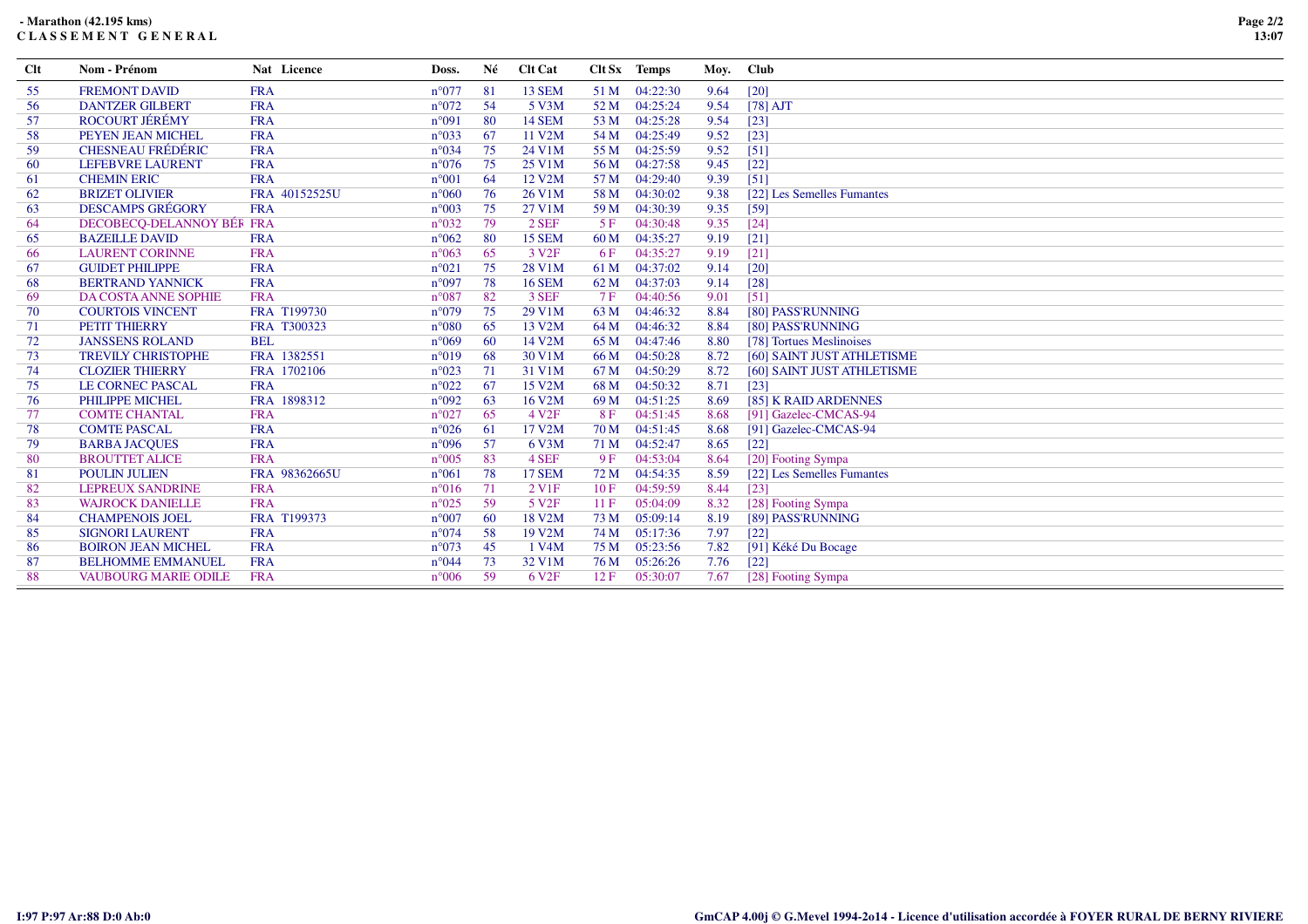| Clt            | Nom - Prénom                                                                     | Nat Licence | Doss.                            | Né | <b>Clt Cat</b>       | Clt Sx Temps    |                       | Moy.           | <b>Club</b>                          |
|----------------|----------------------------------------------------------------------------------|-------------|----------------------------------|----|----------------------|-----------------|-----------------------|----------------|--------------------------------------|
|                | FUSIL / LECLERCQ ERIC / VA FRA 1747394                                           |             | $n^{\circ}302$                   |    | $1 - M$              | 1 M             | 02:43:04              | 15.53          | [88] Les Sangliers                   |
| $\overline{2}$ | COLOMBE / FLEURY SÉBAST FRA 1650295 / 1667462                                    |             | $n^{\circ}326$                   |    | $2 - M$              |                 | $2 M$ 02:47:25        | 15.12          | [23] A.C. Bucy Les Pierrepont        |
| $\overline{3}$ | SINET / FLEURY YANNICK / F FRA T199902 / 113210                                  |             | $n^{\circ}335$                   |    | $3 - M$              | 3 M             | 03:01:26              | 13.95          | [80] Les Pelos                       |
| $\overline{4}$ | MARCILLY / GODART DAMIE FRA 1640025 / 1424150                                    |             | $n^{\circ}343$                   |    | $1 - X$              | 1 X             | 03:06:53              | 13.55          | [80] Chaeleville Mezieres Athletisme |
| 5              | HENNIAUX / HENNIAUX THI FRA 1653815 / -                                          |             | $n^{\circ}345$                   |    | $4 - M$              |                 | 4 M 03:09:44          | 13.34          | $\left[51\right]$                    |
| 6              | DEFER / BOULME RÉMI / GIL FRA U98363448 / 415499                                 |             | $n^{\circ}353$                   |    | $5 - M$              |                 | 5 M 03:11:17          | 13.24          | $[21]$                               |
| $\tau$         | LEFEBVRE / PESSEY MICKAİ FRA                                                     |             | $n^{\circ}334$                   |    | $6 - M$              |                 | 6 M 03:13:32          | 13.08          | $[75]$                               |
| 8              | FRICOTEAUX / LORAIN VICT FRA                                                     |             | $n^{\circ}361$                   |    | $7 - M$              | 7 M             | 03:17:46              | 12.80          | $[23]$                               |
| 9              | <b>WADOLNY / JOSSE SÉBASTII FRA</b>                                              |             | $n^{\circ}337$                   |    | $8 - M$              | 8 M             | 03:19:22              | 12.70          | $\lceil 21 \rceil$                   |
| 10             | MAILLARD / LEBRUN HUGO FRA 1301708 / 1189690                                     |             | $n^{\circ}305$                   |    | $9 - M$              |                 | 9 M 03:20:18          | 12.64          | [60] St Just Athletisme              |
| 11             | AMASSE / PERTIN DAVID / RUFRA                                                    |             | $n^{\circ}321$                   |    | $10-M$               | 10 <sub>M</sub> | 03:22:00              | 12.53          | $\lceil 21 \rceil$                   |
| 12             | JUMEAUX / MASQUELIER M. FRA 1769248 / 1827619                                    |             | $n^{\circ}316$                   |    | $11 - M$             |                 | 11 M 03:23:14         | 12.46          | [23] A.C. Bucy Les Pierrepont        |
| 13             | <b>ASTIER / LAMY ALEXANDRE FRA</b>                                               |             | $n^{\circ}318$                   |    | $12 - M$             | 12 M            | 03:29:22              | 12.09          | [21] Les Hommes Pressés              |
| 14             | SALANDRE / ZIELINSKI SÉB/ FRA                                                    |             | $n^{\circ}327$                   |    | $13 - M$             |                 | $13 M \quad 03:31:04$ | 11.99          | $\lceil 21 \rceil$                   |
| 15             | BEDOU / LEFEVRE DAVID / P FRA 1698734 / 1484195                                  |             | $n^{\circ}322$                   |    | $14 - M$             |                 | 14 M 03:31:43         | 11.96          | [28] CSCV Hirson                     |
| 16             | RICHARD / PARISOT SÉBAST FRA 1677961/666751                                      |             | $n^{\circ}320$                   |    | $15 - M$             | 15 M            | 03:34:15              | 11.82          | [22] CSCV Hirson                     |
| 17             | <b>GRAS / MAGNIER LAURENT FRA</b>                                                |             | $n^{\circ}311$                   |    | $16 - M$             | 16M             | 03:34:58              | 11.78          | $\lceil 21 \rceil$                   |
| 18             | LETURQUE / PRUVOT SABRI FRA                                                      |             | $n^{\circ}331$                   |    | $2 - X$              | 2X              | 03:35:05              | 11.77          | [78] Les Revenants                   |
| 19             | COLOMBE / FLEURY CORALI FRA 1650296 / 1667454                                    |             | $n^{\circ}325$                   |    | $1-F$                | 1F              | 03:36:04              | 11.72          | [23] A.C. Bucy Les Pierrepont        |
| 20             | MASCRET / VASSEUR CYRILI FRA                                                     |             | $n^{\circ}324$                   |    | $17 - M$             | 17 <sub>M</sub> | 03:39:28              | 11.54          | $[20]$                               |
| 21             | PARIS / SINET JEAN NOËL / F. FRA                                                 |             | $n^{\circ}348$                   |    | $18 - M$             | 18 M            | 03:40:58              | 11.46          | $[28]$                               |
| 22             | BLOT / DRAPIER ANNE FLOR FRA 1552004 /U60115834                                  |             | $n^{\circ}314$                   |    | $3 - X$              | 3X              | 03:41:52              | 11.41          | $[21]$                               |
| 23             | KOSTYK / ROBERT GAELLE / FRA 1703676 / 1012418                                   |             | $n^{\circ}323$                   |    | $4 - X$              | 4X              | 03:42:45              | 11.37          | [59]                                 |
| 24             | DELVIGNE / MARTIN JEAN LI FRA 1339053 / 1549362                                  |             | $n^{\circ}315$                   |    | $19 - M$             |                 | 19 M 03:44:22         | 11.28          | [25] CSCV Hirson                     |
| 25             | LEBOBINNEC / MAILLARD L. FRA 1513723 / 1480491                                   |             | $n^{\circ}304$                   |    | $2-F$                | 2F              | 03:44:31              | 11.28          | [60] St Just Athletisme              |
| 26             | VALLERAND / VALLERAND (FRA - / 1708461                                           |             | $n^{\circ}336$                   |    | $5 - X$              | 5 X             | 03:45:40              | 11.22          | [59] Courir à Bersée                 |
| 27             | MAVET / LEBEL SIMON / THI FRA                                                    |             | $n^{\circ}332$                   |    | $20 - M$             | 20 M            | 03:46:04              | 11.20          | $[51]$ Issou                         |
| 28             | <b>BEAUFORT / GAUTIER EDDY FRA</b>                                               |             | $n^{\circ}301$                   |    | $21 - M$             | 21 M            | 03:47:59              | 11.10          | $[59]$                               |
| 29             | CAZIER / DOMIN ROMUALD FRA 1777808 / 1034255                                     |             | $n^{\circ}306$                   |    | $22 - M$             | 22 M            | 03:48:31              | 11.08          | [60] St Just Athletisme              |
| 30             | GOBINET / LINDEKENS PASC FRA 1392977 / 1330992                                   |             | $n^{\circ}308$                   |    | $6 - X$              | 6 X             | 03:48:41              | 11.07          | [28] Duo de Choc                     |
| 31             | HENRELLE / DEGUELDRE FR FRA                                                      |             | $n^{\circ}360$                   |    | $23 - M$             |                 | 23 M 03:51:18         | 10.95          | [21] Lfriders                        |
| 32             | LOUTSCH / CHATELAIN DOM FRA                                                      |             | $n^{\circ}346$                   |    | $24 - M$             |                 | 24 M 03:53:11         | 10.86          | [28] The Ninjas                      |
| 33             | PARENT / PARENT BENOIT / J FRA                                                   |             | $n^{\circ}358$                   |    | $25 - M$             | 25 M            | 03:55:16              | 10.76          | [24] PARENT Pére et fils             |
| 34             | <b>MERCIER / NATHAN DAVID / FRA</b>                                              |             | $n^{\circ}328$                   |    | $7 - X$              | 7X              | 03:55:25              | 10.75          | [23] Les Fadas                       |
| 35             | PICART / PATURE JULIEN / CI FRA                                                  |             | $n^{\circ}354$                   |    | $8 - X$              | 8X              | 03:56:36              | 10.70          | [23] CharléneJulien                  |
| 36             | ROBIAUD-MOUCHET / COLO FRA                                                       |             | $n^{\circ}319$                   |    | $9 - X$              | 9 X             | 03:57:07              | 10.68          | [82] The Winners                     |
| 37             | MALTZKORN / MORTAMET S FRA 1719068 / 1450165                                     |             | $n^{\circ}317$                   |    | $3-F$                | 3F              | 03:57:48              | 10.65          | $[28]$ MARSA                         |
| 38             | VANDENHOVE / VANDENHO FRA                                                        |             | $n^{\circ}356$                   |    | $26 - M$             |                 | 26 M 03:59:39         | 10.56          | $\lceil 28 \rceil$                   |
| 39             | LEROY / PIERROT THIBAUT / FRA                                                    |             | $n^{\circ}329$                   |    | $27 - M$             | 27 M            | 03:59:40              | 10.56          | $[21]$ Golgoth 42                    |
| 40             | DROULEZ / ROUSSELLE MAI FRA                                                      |             | $n^{\circ}350$                   |    | $10 - X$             | 10 X            | 04:00:33              | 10.52          | $[23]$                               |
| 41             | CAUX / MAILLARD MAXIME FRA 1466098 / 1588915                                     |             | $n^{\circ}303$                   |    | $28 - M$             | 28 M            | 04:02:31              | 10.44          | [60] St Just Athletisme              |
| 42             | CAILLIARD/ LABROCHE_PAC FRA                                                      |             | $n^{\circ}309$                   |    | $4-F$                | 4F              | 04:05:01              | 10.33          | [25] La Manélique                    |
| 43             | DE BOISSIERE / FELZINGER / FRA<br>DEBROCK / MESSIERE HENR FRA U40330567/U0488973 |             | $n^{\circ}313$<br>$n^{\circ}330$ |    | $11 - X$             | 11 X<br>29 M    | 04:05:18<br>04:07:05  | 10.32          | [28] Balti'm<br>[21] Les Cauchemars  |
| 44<br>45       | <b>MALAQUIN / REGO JOACHIN FRA</b>                                               |             | $n^{\circ}362$                   |    | $29 - M$<br>$30 - M$ |                 | 30 M 04:09:34         | 10.25<br>10.14 | [23] Le Combat de Lucas              |
| 46             | LEGRAND / GARRET OLIVIEI FRA                                                     |             | $n^{\circ}340$                   |    | $31 - M$             |                 | 31 M 04:10:28         | 10.11          | $[21]$                               |
| 47             | PARRUITTE / PRUVOT CATHI FRA                                                     |             | $n^{\circ}357$                   |    | $12 - X$             | 12 X            | 04:11:57              | 10.05          | $[51]$                               |
| 48             | PETIT / LAGNEAUX ANGÉLIC FRA                                                     |             | $n^{\circ}333$                   |    | $13 - X$             | 13X             | 04:17:27              | 9.83           | $[23]$                               |
| 49             | <b>GARRET / DEMONTREUIL OF FRA</b>                                               |             | $n^{\circ}339$                   |    | $5-F$                | 5F              | 04:19:58              | 9.74           | $[21]$                               |
| 50             | LIENARD / FLEURY ERIC / FR FRA                                                   |             | $n^{\circ}347$                   |    | $32 - M$             |                 | 32 M 04:19:59         | 9.74           | [25] EricFrançis                     |
| 51             | <b>GARRET / JOSSE MARIE THÉ FRA</b>                                              |             | $n^{\circ}338$                   |    | $6-F$                | 6F              | 04:21:07              | 9.70           | $\lceil 21 \rceil$                   |
| 52             | MENSUELLE / HOEFNAGELS FRA                                                       |             | $n^{\circ}352$                   |    | 7 -F                 | 7 F             | 04:21:39              | 9.68           | $[23]$                               |
| 53             | BRIE / PURNELLE CAROLINE FRA                                                     |             | $n^{\circ}341$                   |    | $14 - X$             | 14X             | 04:30:41              | 9.35           | $[28]$                               |
| 54             | WERY / WERY JOHANE / LIOI FRA - / 984802                                         |             | $n^{\circ}342$                   |    | $15 - X$             |                 | 15 X 04:30:42         | 9.35           | $[22]$                               |
|                |                                                                                  |             |                                  |    |                      |                 |                       |                |                                      |